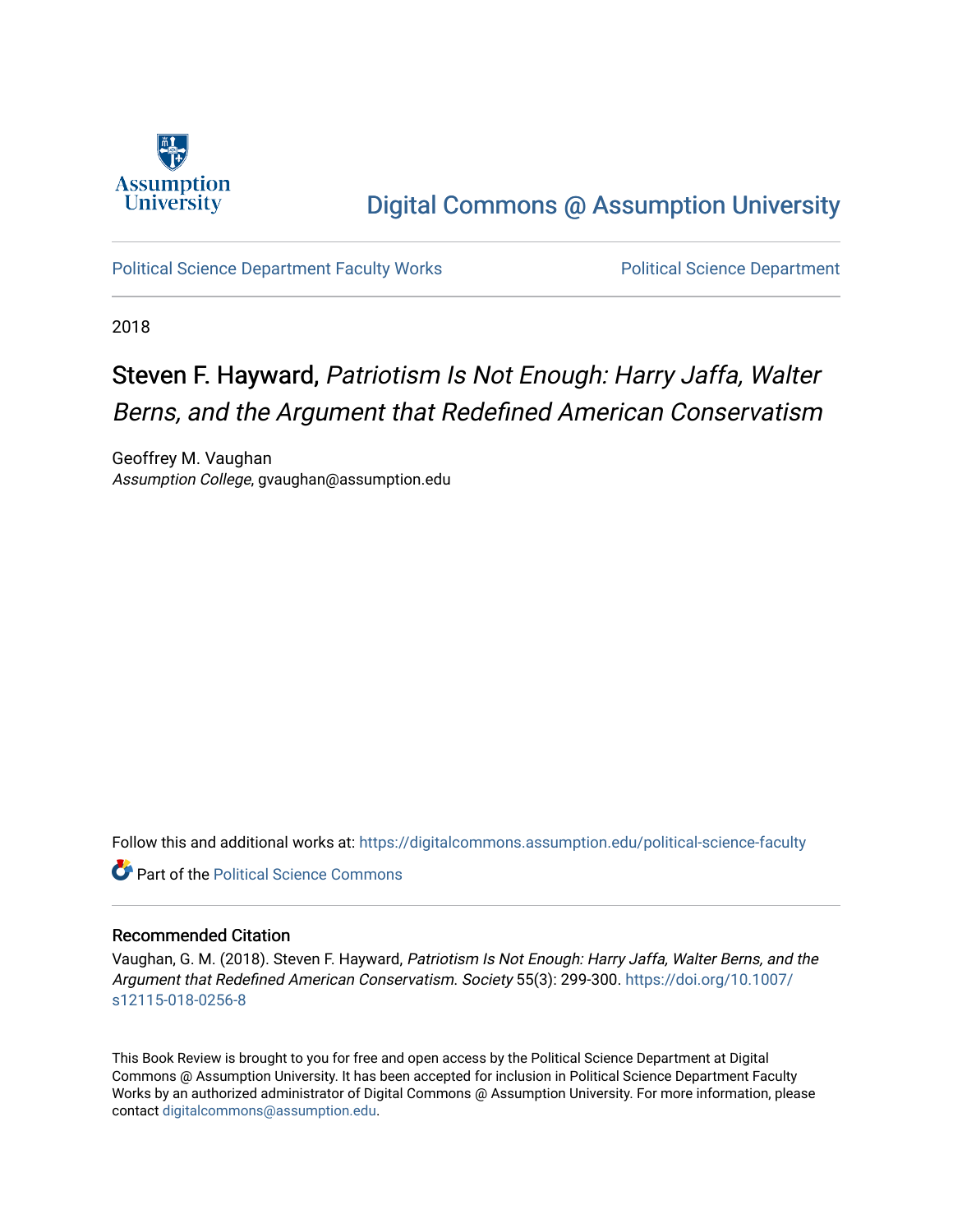### Steven F. Hayward, *Patriotism Is not Enough: Harry Jaffa, Walter Berns, and the Argument that Redefined American Conservatism*

New York: Encounter Books, 2017. 280. \$25.99 ISBN 978-1594038839

### Geoffrey M. Vaughan

The academic study of American politics is divided into methodological subgroups and those specializing in the individual branches of the federal government or different levels of government, such as state and local politics. There are also subgroups devoted to identities based on race and sex or gender orientation. The American Political Science Association recognizes a large number of specialized groups. None, however, are labeled liberal, progressive, or conservative. As with all fields in the social sciences, political scientists as a group lean largely to the left. Yet in contrast to other fields, there is a significant number of conservatives studying politics and they have organized themselves largely along the differences between the two major protagonists in this book.

Stephen F. Hayward has produced a remarkable account of a spirited and influential development in the study of the American regime. As the subtitle confirms, it is a combination of an intellectual biography focused largely on Harry Jaffa and Walter Berns and a story of their influence on American conservatism. But it is more. It is also a sociology of a significant portion of academic political science for the second half of the twentieth century. Hayward brings in many authors and teachers to describe the development of not only American conservatism but, more specifically, the conservative study of America.

The personal story of the friendship and enmity between Jaffa and Berns lends a dramatic touch to the story Hayward tells, a drama that would be absent from most other studies of academia. In a twist no novelist could get away with, the two men even died on the same day.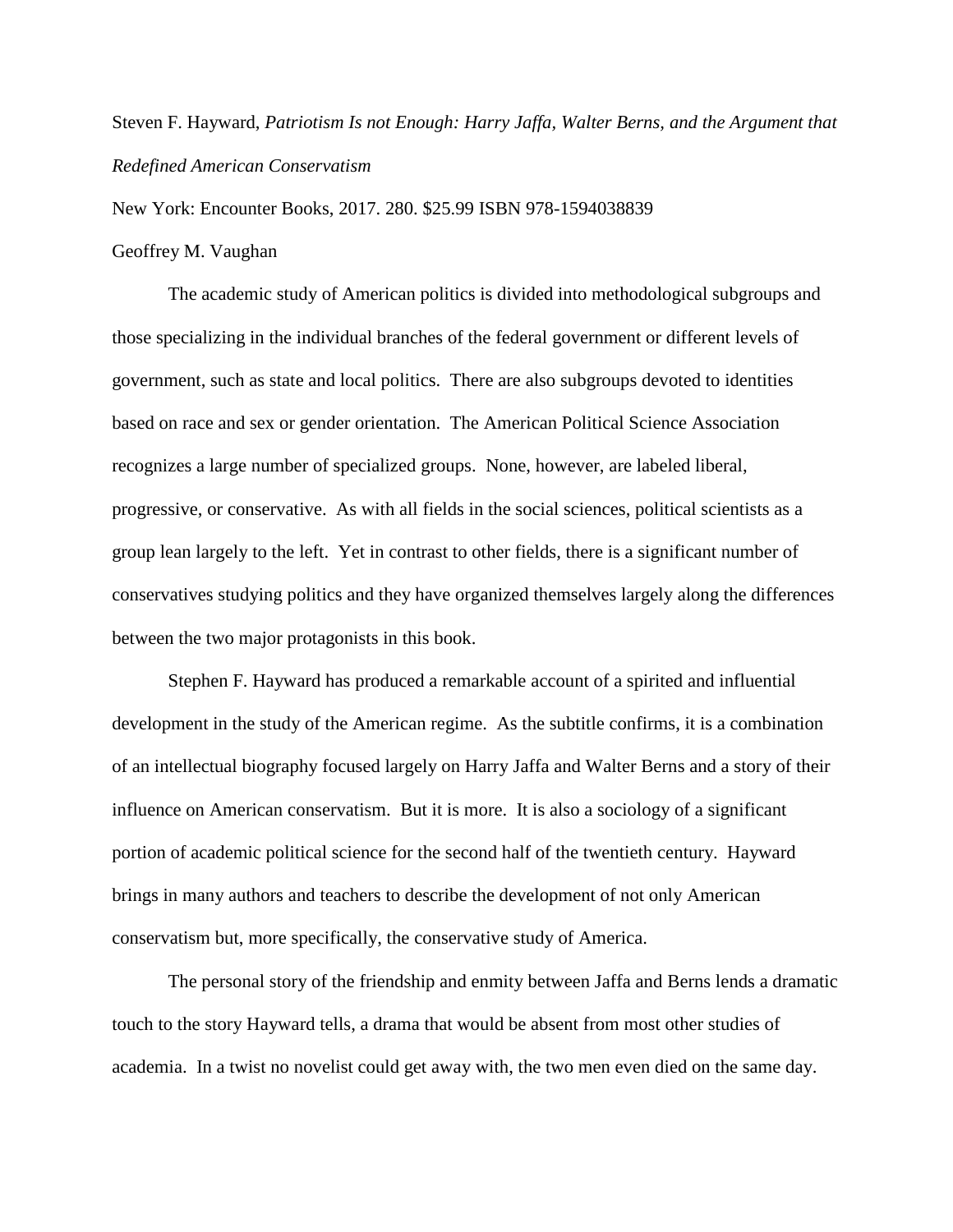There was much drama before that, of course. For instance, Berns was one of the Cornell faculty who had to flee to Canada in the wake of a student takeover of the campus. Surprisingly, Jaffa never had to flee anywhere despite being notoriously acerbic, especially in print. He would let nothing go and would never drop a dispute. He had more former fiends than most people ever have friends. And so it is not surprising that, after years of friendship and mutual admiration, Berns asked, "Who will rid us of this pest of a priest?"

Over a preface and ten chapters Hayward takes up three topics that were common to the careers of Jaffa and Berns: statesmanship, patriotism, and equality. Both men devoted their lives to studying these and teaching their students and readers to take them seriously. What makes them "conservative" is that they argued that the first two are necessary for a modern republican democracy to survive, and that the third is a problematic term that cannot be accepted uncritically. What divided them was the nature of the equality problem.

Hayward provides a succinct and clear distinction between "statesmanship" and "leadership," its contemporary, progressive cousin. "Modern 'leadership' is distinct from the older undertanding of statesmanship," explains Hayward. "A progressive leader sees ahead, and thus forces the pace of change, whereas statesmanship is more anchored in the understanding of the limits of politics." Both Jaffa and Berns would agree with this statement, as would almost all the other authors mentioned in this book ,as well as the conservative movement his two subjects took a not always leading part. Statesmanship is central to the conservative movement, one of the reasons the current President has not been embraced by it, and is antithetical to the liberal or progressive understanding of politics. Not only does it contain the word "man"--mercifully, "statespersonship" will never catch on--it is premised on the notion of political limits, something progressivism does not abide.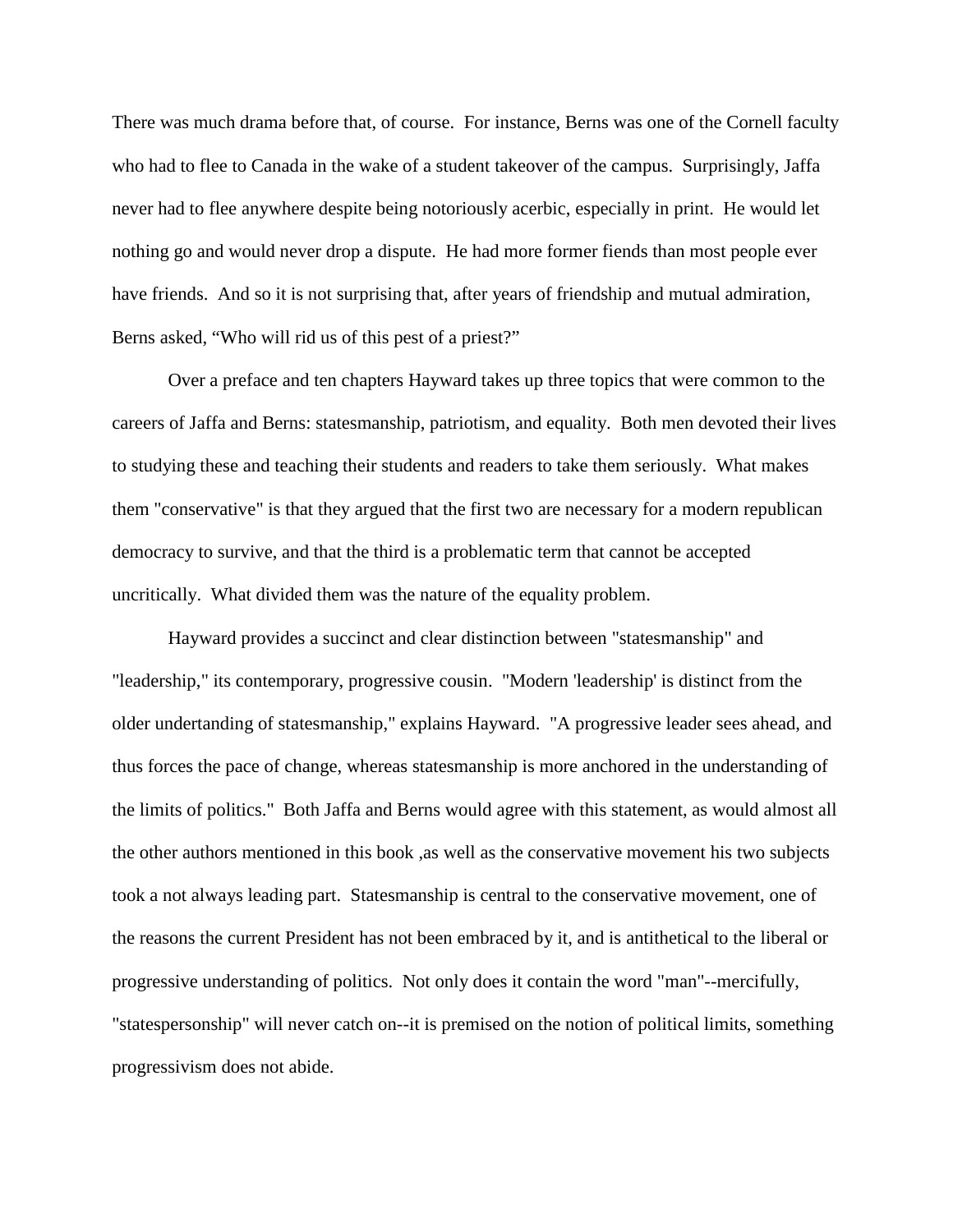A tension within American conservatism is that the recognition of limits can sit uneasily with the idea of patriotism. If statesmanship demands accommodation with something distasteful or even immoral, slavery, to choose a not-at-all random example, the recognition of limits means permitting evil. Can one love what is flawed? As individuals, we must must hope so. At the political level the question is more difficult, and largely separates liberals from conservatives. Michelle Obama famously remarked that she felt proud of her country only after the election of her husband to the presidency. One can certainly understand why she might say that, given the history of racial injustice her family undoubtedly suffered. But it is not the only response one might have. One might, as many on both the left and right do, hold that America is worthy of affection precisely because, even when it fails to live up to its ideals, it is founded on those ideals. Jefferson's agonized reflections on slavery are a good example. Jaffa, however, took a very different position.

According to Jaffa, the United States of America in the Declaration of Independence and the Constitution is not simply a good regime, nor even the best possible regime under the circumstances. America is the best regime, *simpliciter*. There never has been, is not now, nor ever shall be a better form of government, world without end. The religious invocation is not an accident. As Hayward admirably explains, for Jaffa the insights of Classical political thought were fundamentally improved by the insights of Christianity. It must be said, if it needs saying, that Jaffa was not a Christian. Nevertheless, he went so far as to claim that Aristotle, if he had been born during the Christian Era, not only could have but would have written Locke's *Two Treatises of Government*. The reason why is Hayward's third topic, and the most contentious in the debate between Jaffa and Berns--and most everyone else, for that matter--namely, equality.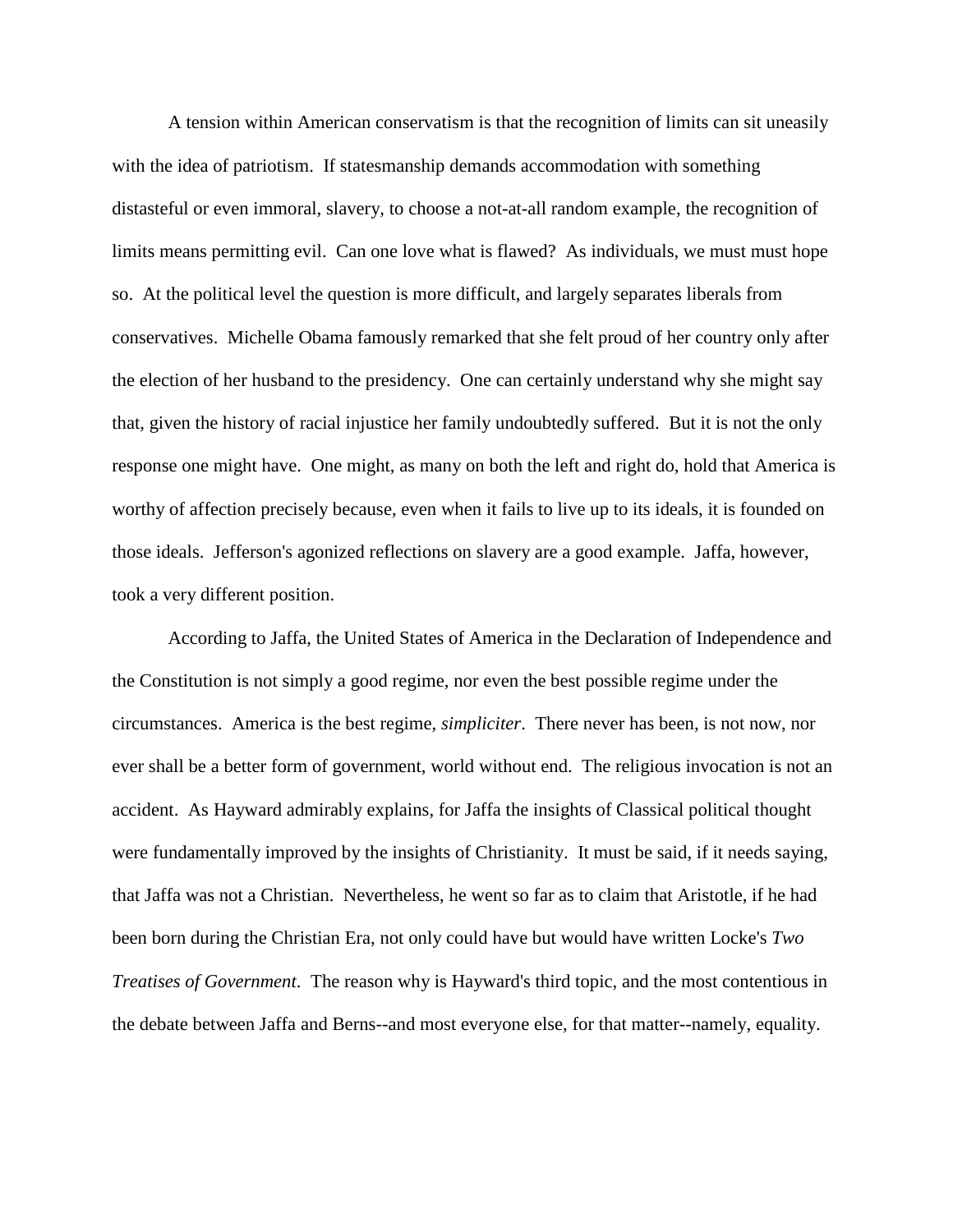The two most important points of reference for Jaffa were Abraham Lincoln and, through him, the Declaration. Both, due to the influence of Christianity, assumed and asserted the equality of human beings. Neither was egalitarian in the ideological sense, that is, Jaffa took neither to mean equality must be produced by the efforts of the state. He did not consider quality something to be grasped, but the foundation of our rights. As the Declaration puts it, "We hold these truths to be self-evident, that all men are created equal, that they are endowed by their Creator with certain unalienable Rights, that among these are Life, Liberty and the pursuit of Happiness." Berns, as Hayward explains, was attracted to the next sentence: "That to secure these rights, Governments are instituted among Men, deriving their just powers from the consent of the governed..." Jaffa put his emphasis on equality whereas Berns put his on securing rights. In other words, their dispute is over the meaning of the commas in the first sentence quoted above and, thereby, the relationship between the clauses. Are the self-evident truths the three subsequent ideas: equality, unalienable rights, and the three specifics? Alternatively, is it selfevidently true that men are equal *insofar as* they are endowed with inalienable rights? A great deal hinges on the distinction.

There is much more to be learned from this excellent book and anyone interested in the exceptional political culture of America would be well served by reading it. Why is American conservatism so different from that of other countries, even its closest neighbor, Canada? Why do Christians find so much to admire in a Constitution that seems to see religion as only something neither to be infringed nor established? Might the Founders, in the words so dear to the late Peter Augustine Lawler, "build better than they knew?" And why is patriotism not enough?